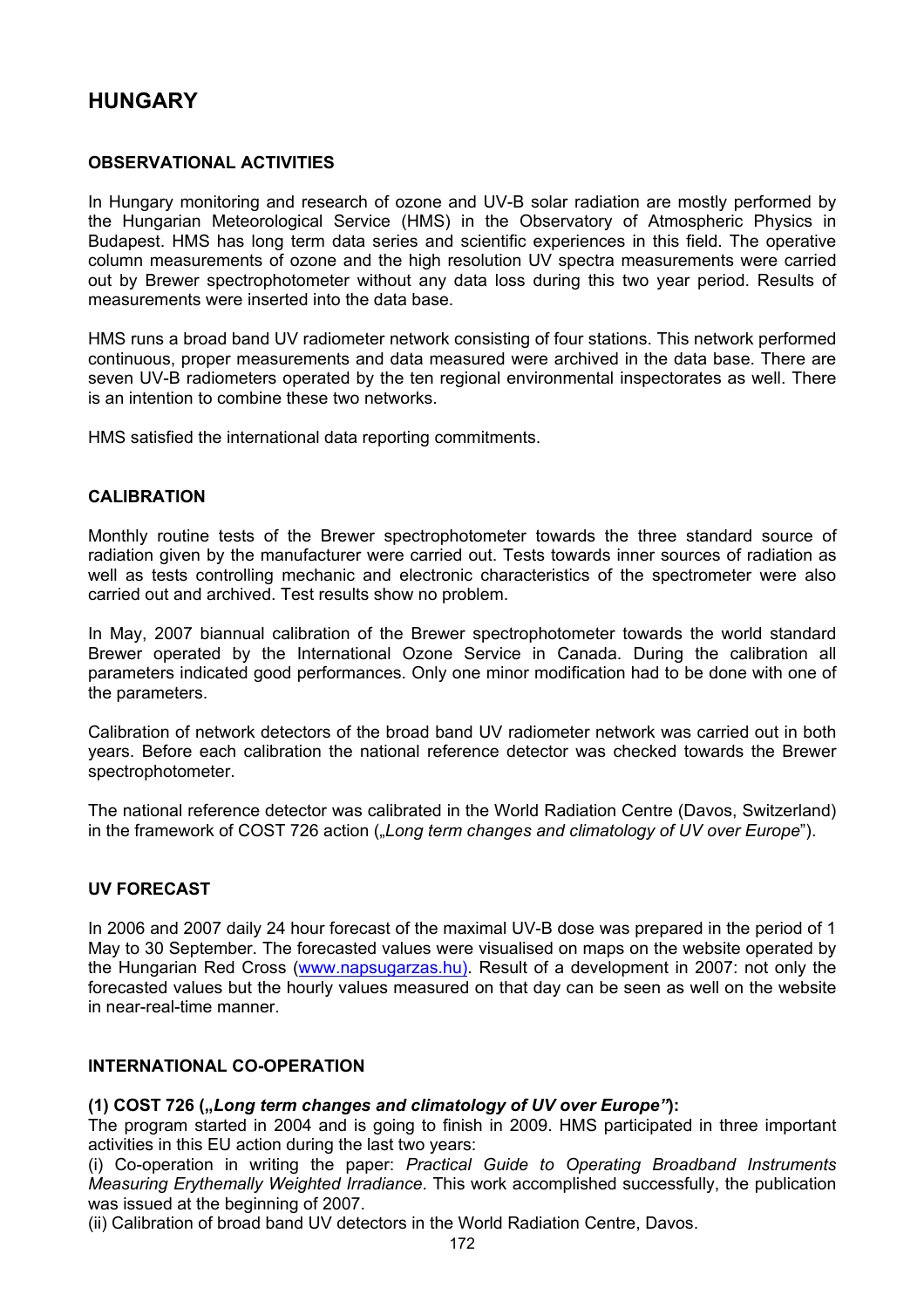The Working Group 4 of COST 726 together with the WMO Scientific Advisory Group for UV Measurements is developing the Standard Operating Procedure (SOP) for the broad band UV measurements. Main goal of the Working Group to harmonise the work of national and regional networks doing erythemally weighted UV radiation measurements. In this activity calibration of UV detectors designated as regional reference towards the WRC's reference is essential. HMS took part in calculation of calibration related to each detector.

(iii) HMS produced and made available the homogenised global radiation data series of Budapest for the modelling work of COST 726 (restoration of UV data series for the past).

#### **(2) EU FP7 framework program:**

HMS participated in the work of a consortium consisting of 11 institutes from 9 countries elaborating a proposal for the tender in autumn 2007 in the framework of EU FP7 "*Quantification of changing surface UV radiation levels and its impact of human health"*. The preparation work started at the end of 2007 and the proposal was submitted in due time (25 02 2008) with the title *"UV radiation at European level and its impact on human health: an European UV atlas"*.

#### **OTHER ACTIVITIES**

In 2006 collaboration of experts from different fields (atmospheric physics, dermatology, ophthalmology, biophysics, radiation biology, sociology, public health, labour safety) having relation to UV radiation intensified. First the work was organised in an academic working group. However, according to the rules of the Hungarian Academy of Sciences does not enable operation of an interdisciplinary working committee, it is possible only for certain disciplines. After a longer preparation period HMS houses the working committee.

The first relevant work is professional secondment of the related activities of the Hungarian Red Cross. One of them is education on the right protection forms against the harmful UV radiation. There were many presentations on this topic and an instructor CD was made for schools.

Another one is a summer program, operation of two UV radiation first aid stations at the Lake Balaton by the Hungarian Red Cross for two moths. The personal UV dosimeters used experimentally here were calibrated by HMS.

Experts from HMS attended the *"10th Biennial Brewer Users' Group Workshop*" in Northwich (Cheshire, UK) in June, 2007. This biannual event deals not only with the Brewer spectrophotometer, but general UV spectrometric és spectroscopic theoretical and technical questions as well.

#### **PUBLICATIONS**

- **Hídvégi, Sz., Rácz, F., Tóth, Z, Nándor, S., 2006.***:* Relationship between the variability of maize-pollen and quality of crop. *Cereal Research Communications, Vol. 34, No. 1/II, 477-480.*
- **Kaskaoutis, D. G., Kambezidis, H. D., Tóth, Z., 2007.:** Investigation about the dependence of spectral diffuse-to-direct-beam irradiance ratio on atmospheric turbidity and solar zenith angle. *Theoretical & Applied Climatology, 89, 245-256 (2007).*
- **Tóth Z, 2007.:** A légkör napsugárzás átbocsátása. *Beszámoló az OMSZ 2006. évi tevékenységéről. OMSZ kiadvány. 92-116.*
- **Tóth Z. 2007:** Védőpajzsunk és mérgünk: az ózon. *Természetbúvár, 2007/5., 10-12.*
- **Hídvégi Sz., Rácz F., Tóth Z., 2007:** Az UV sugárzás hatása a hibridkukorica, valamint a beltenyésztett szülői vonalak pollenjének életképességére. *Acta Agromica Óváriensis (IN PRINT).*
- **Tóth Z, 2008.:** Az elektromágneses sugárzás hatása az emberi szervezetre. *In: Emberpróbáló időjárás (Orvosmeteorológia mindenkinek). Athenaeum kiadó, 70-112.*